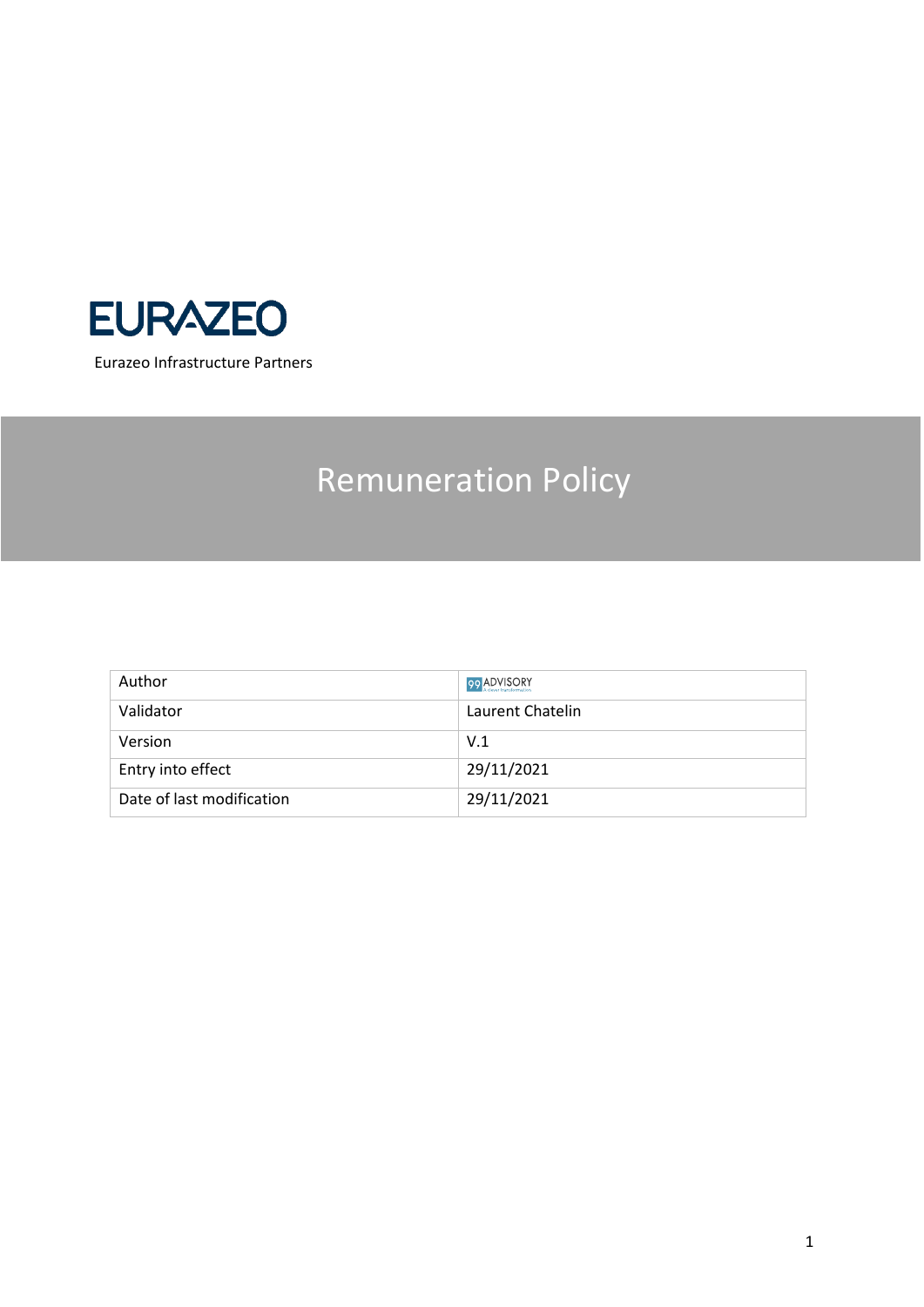# Table of contents

| 2.   |  |
|------|--|
| 3.   |  |
|      |  |
|      |  |
| III. |  |
| IV.  |  |
|      |  |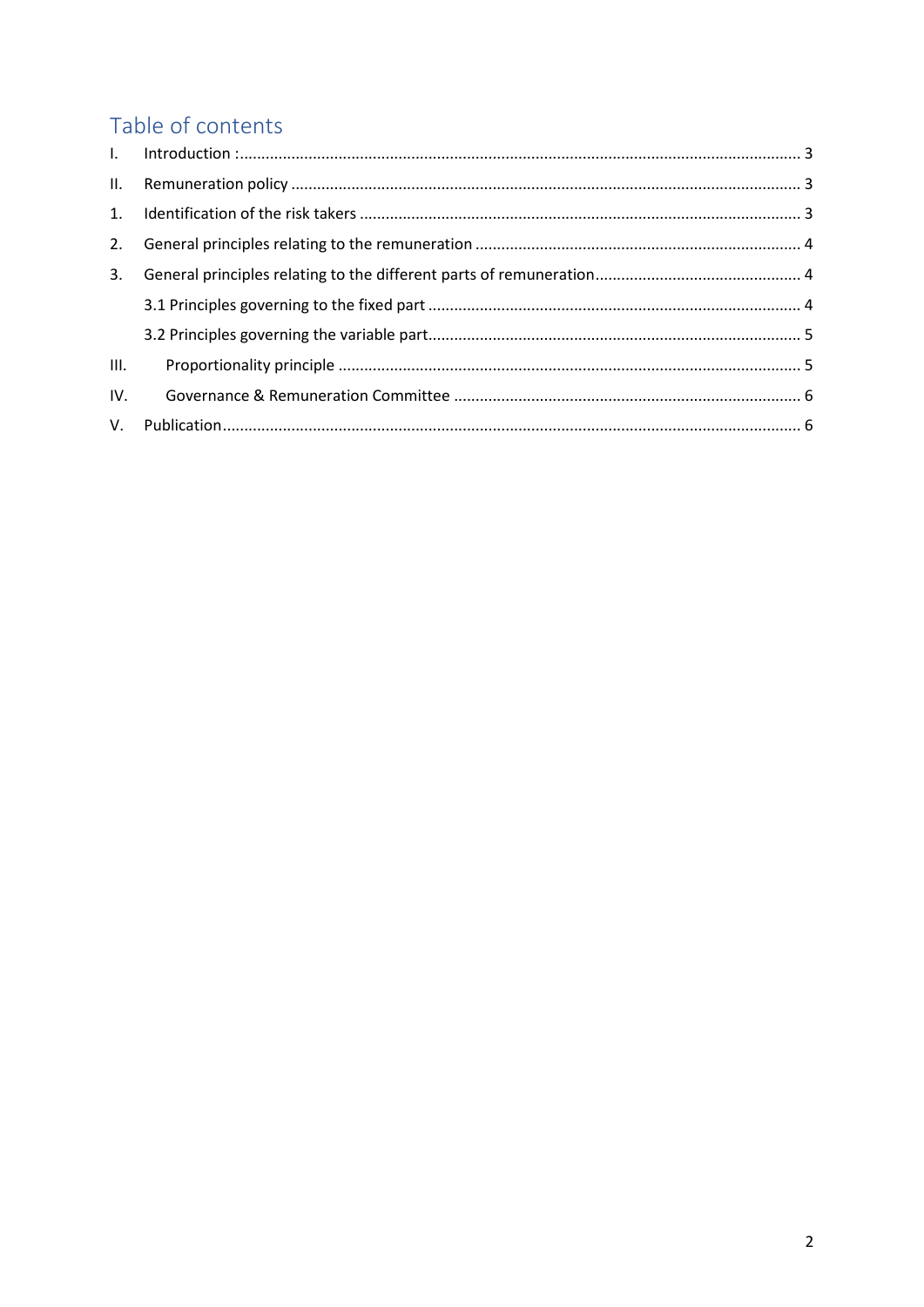## <span id="page-2-0"></span>I. Introduction :

Eurazeo Infrastructure Partners (EIP) is a management company authorised by the *Autorité des Marchés Financiers* (AMF) to manage alternative investments funds (AIF) and discretionary portfolio mandates (hereafter the "Managed Accounts").

A dedicated AIFM compliant remuneration policy has been established within EIP.

The remuneration policy shall be in line with the business strategy, objectives, values and interests of EIP and the AIF and Managed Accounts (together the "Portfolios") it manages and the final investors of such AIF and Managed Accounts.

The purpose of the remuneration policy is to ensure that the remuneration structures do not adversely impact the risk management and control functions within EIP. The management company is required to establish and maintain, for those categories of staff whose professional activities have a material impact on the risk profile of the Portfolios managed, remuneration policies and practices that are consistent with sound and effective risk management.

The remuneration policy shall encourage the alignment of the risks taken by its staff with those of the Portfolios managed, the final investors and the management company itself. In particular, the remuneration policy duly takes into consideration the need to align risks in terms of risk management and exposure to risk.

EIP shall apply these requirements in a manner and to an extent appropriate to its size and internal organisation as well as to the nature, scope and complexity of its business.

### <span id="page-2-1"></span>II. Remuneration policy

### <span id="page-2-2"></span>1. Identification of the risk takers

Risk takers are identified in terms of the functions performed but also based on the overall remuneration level, particularly if the remuneration is in the same bracket than risk takers and whether their professional activity may have a significant impact on the risk taking of the management company or Portfolios managed.

The "risk takers" identified by EIP are:

- The Managing Partners,
- The Investment Directors,
- The Principals,
- The Investment Managers,
- The General Secretary,
- The RCCI (*Responsable de la Conformité et du Contrôle Interne).*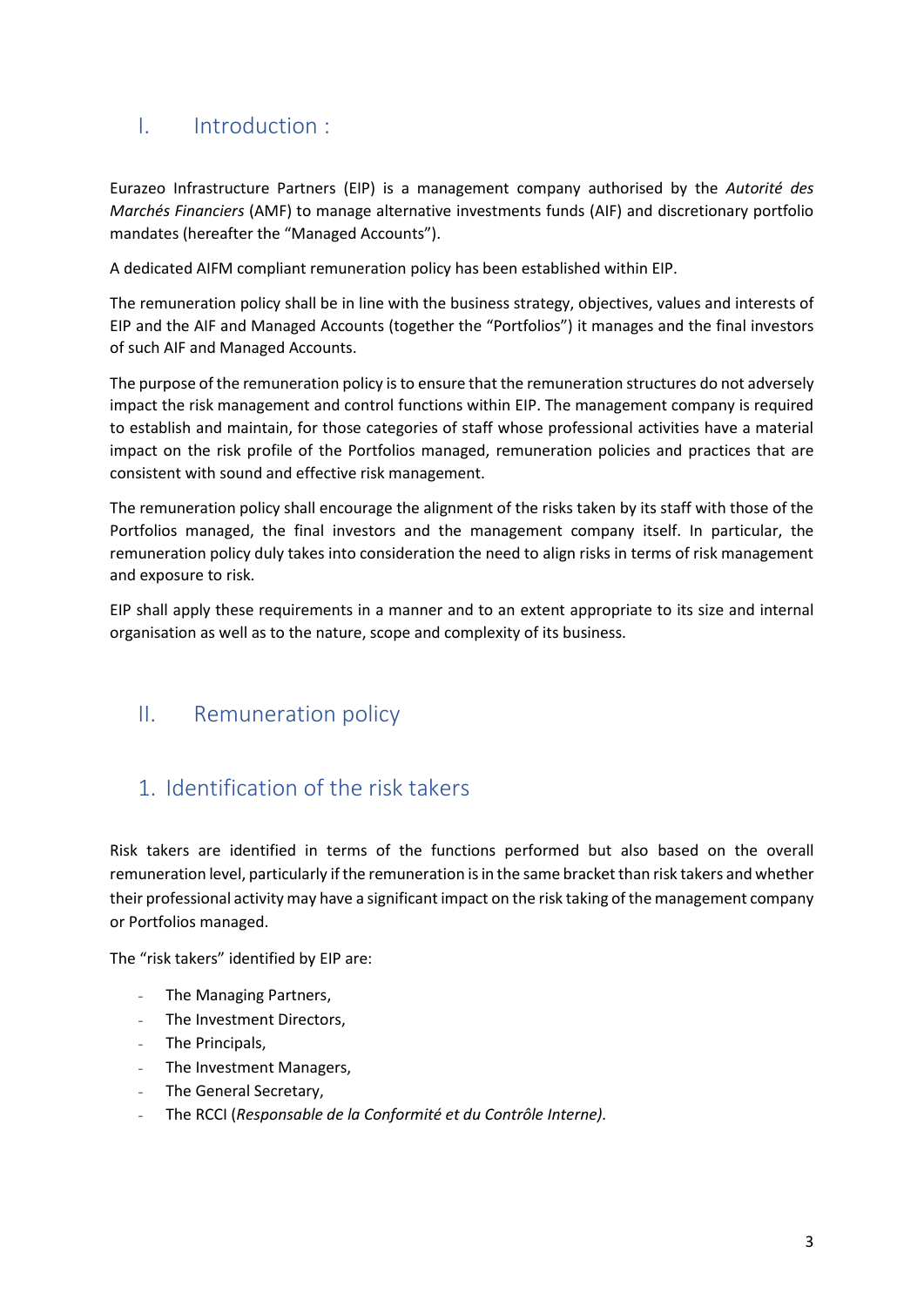## <span id="page-3-0"></span>2. General principles relating to the remuneration

The overall remuneration envelope of salary raises, and bonuses is defined as part of the current year's financial budget.

The overall remuneration which includes the *bonus pool* mainly depends on :

- the outperformance or underperformance of the management company,
- the business / activity and market conditions,
- the specific situation of teams / activities concerned,
- the HR plan (announced arrivals and / or departures),
- the development perspectives of EIP.

In line with these key parameters, the variable remuneration is adjusted accordingly.

<span id="page-3-1"></span>The bonus pool is then allocated to individuals based on the performance of each member of the team.

#### 3. General principles relating to the different parts of remuneration

The components of the remuneration are set in line with the following principles:

- Individual performance,
- Team collective performance,
- Integration into EIP corporate culture (ethics, reputation, image, adherence to EIP values and purpose, etc.).

The remuneration is based on 2 parts:

- Fixed part (salary) paid over 12 months,
- Variable part (variable remuneration) paid once a year.

The fixed part and variable part of the remuneration shall be split in a clear manner and cannot be shifted.

#### <span id="page-3-2"></span>3.1 Principles governing to the fixed part

The fixed part is established with respect to the role and responsibilities assigned, the skills required, the experience, the level of qualification and the involvement in the tasks entrusted to the employee.

In particular, the fixed part is based on the market condition and on the internal consistency principle within EIP.

The fixed part of the remuneration shall be sufficient and fair to compensate the employee, taking into consideration the level of competence required, the responsibility assigned and the experience.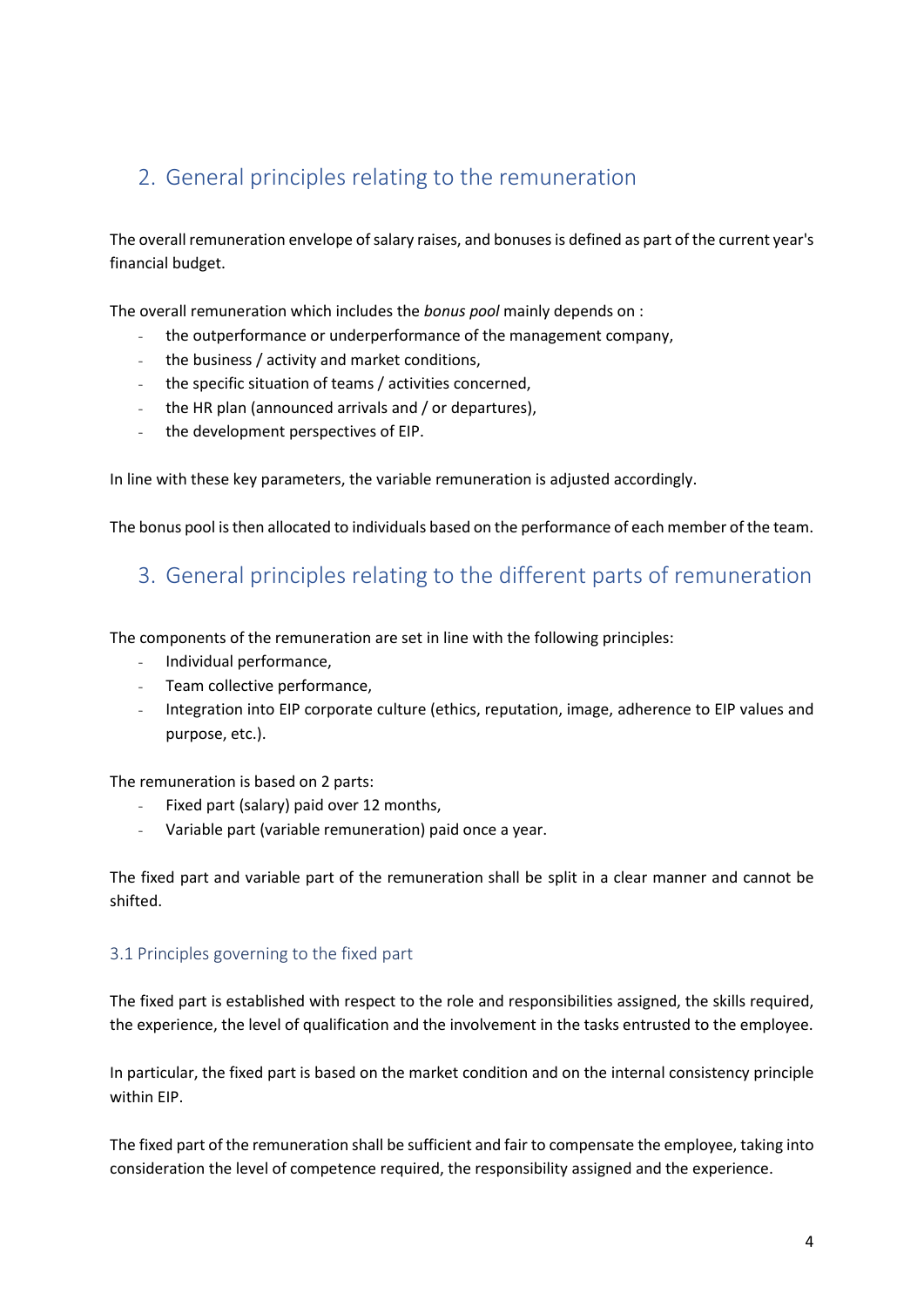#### <span id="page-4-0"></span>3.2 Principles governing the variable part

The variable part of remuneration supplements, in a balanced way, the fixed part of the remuneration in consideration of the performance of the employee.

The variable remuneration includes qualitative and quantitative achievements assessed and recorded in annual individual evaluations, with respect to the pre-defined individual and collective objectives.

The variable part shall correspond to (without limitation):

- Individual performance,
- Achievements against the objectives set,
- Collective performance of the team,
- Contribution to the general development and image of EIP.

The variable remuneration is decided by the Managing Directors based on quantitative and qualitative criteria that were defined for the year into consideration.

The variable part is decided during the first quarter of following year, based on the performance of the team in the previous year and the mandatory annual individual assessments performed at the beginning of the year by the team managers. Intermediate assessments may be performed around the middle of the year to give feedback on the employee performance.

Bonuses are paid to employees after the closing of accounts and after determination of the overall result of the financial year of the management company.

The annual results of EIP shall be taken into account to determine the overall bonus envelope.

Variable compensation may be reduced or even cancelled in case of non-compliance with ethical and professional standards and in case of collective and/or individual under-performance.

There is no variable remuneration guaranteed. Guaranteed variable remuneration shall be decided by the Managing Directors on an exceptional basis, only in the context of hiring new staff and limited to the first year.

### <span id="page-4-1"></span>III. Proportionality principle

The remuneration policy shall be defined in a way and to the extent that is appropriate to the size, internal organisation and nature scope, and complexity of activities performed by EIP.